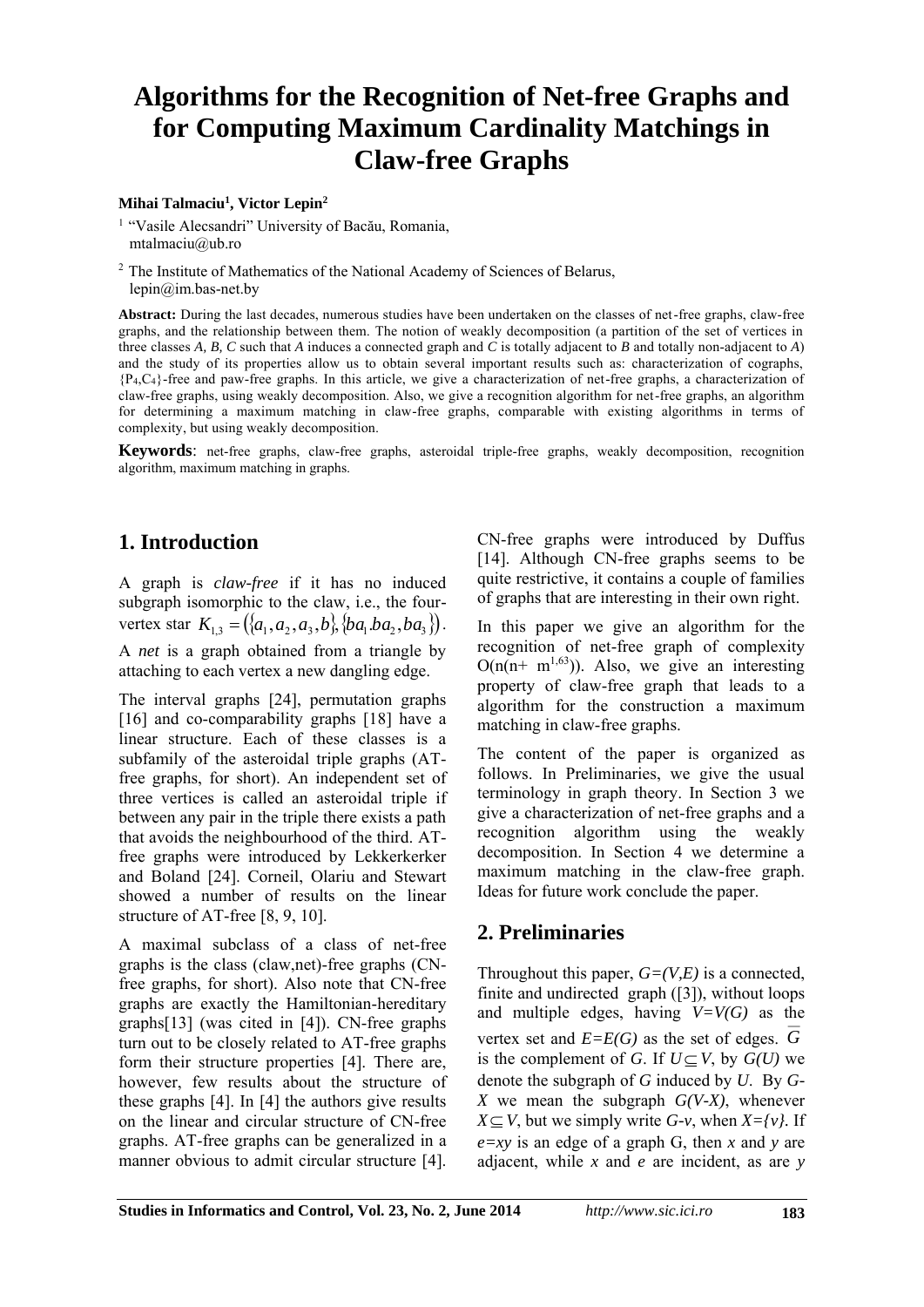and *e*. If  $xy \in E$ , we also use  $x \sim y$ , and  $x \wedge y$ whenever *x*, *y* are not adjacent in *G*. If  $A, B \subseteq V$ are disjoint and  $ab \in E$  for every  $a \in A$  and  $b \in B$ , we say that A,B are *totally adjacent* and we denote by  $A \sim B$ , while by  $A \land B$  we mean that no edge of *G* joins some vertex of *A* to a vertex from *B* and, in this case, we say *A* and *B* are *totally non-adjacent*.

The *neighborhood* of the vertex  $v \in V$  is the set  $N_G(v) = \{u \in V: uv \in V\}$ *E}*, while  $N_G[v] = N_G(v) \cup \{v\}$ ; we denote  $N(v)$  and  $N[v]$ , when *G* appears clearly from the context. The *degree* of *v* in *G* is  $d_G(v)=|N_G(v)|$ . The neighborhood of the vertex *v* in the complement of *G* will be denoted by *N (v)*.

The neighborhood of  $S \subseteq V$  is the set  $N(S) = \bigcup_{v \in S} N(v) - S$  and  $N[S] = S \cup N(S)$ . A graph is complete if every pair of distinct vertices is adjacent.

By  $P_n$ ,  $C_n$ ,  $K_n$  we mean a chordless path on  $n \geq 3$  vertices, a chordless cycle on  $n \geq 3$ vertices, and a complete graph on  $n \geq 1$ vertices, respectively.

Let *F* denote a family of graphs. A graph *G* is called *F-free* if none of its subgraphs are in *F*.

The *Zykov sum* of the graphs *G1, G2* is the graph  $G = G_1 + G_2$  having:

 $V(G) = V(G_I) \cup V(G_2),$ 

 $E(G) = E(G_1) \cup E(G_2) \cup \{uv: u \in V(G_1), v \in$  $V(G_2)$ .

#### **3. A New Characterization of Net-free Graphs using the Weakly Decomposition**

Formation control is an important issue of motion coordination of Multi-agent Robots Systems, it is based on the properties of the formation graphs ([20]).

We recall a characterization of the weakly decomposition of a graph.

**Definition 1.** ([32], [33]) *A set*  $A \subseteq V(G)$  *is called a weakly set of the graph G if*   $N_G(A) \neq V(G)$ -A and  $G(A)$  is connected. If A is *a weakly set, maximal with respect to set inclusion, then G(A) is called a weakly component. For simplicity, the weakly component G(A) will be denoted with A.* 

**Definition 2**. ([32], [33]) *Let G=(V,E) be a connected and non-complete graph. If A is a weakly set, then the partition {A,N(A),V-* $A \cup N(A)$  *is called a weakly decomposition of G with respect toA.* 

The name of *weakly component* is justified by the following result.

**Theorem 1**.([32], [33]) *Every connected and non-complete graph G=(V,E) admits a weakly component A such that G(V-* $A) = G(N(A)) + G(N(A)).$ 

**Theorem 2.**([11], [12]) Let  $G=(V,E)$  be a connected and non-complete graph and  $A \subseteq V$ . Then A is a *weakly component of G if and only if*  $G(A)$  *is connected and*  $N(A) \sim N(A)$ *.* 

The next result, that follows from Theorem 2, ensures the existence of a weakly decomposition in a connected and noncomplete graph.

**Corollary 1**. *If G=(V,E) is a connected and non-complete graph, then V admits a weakly decomposition (A,B,C), such that G(A) is a weakly component and G(V-A)=G(B)+G(C).*

Theorem 2 provides an *O(n+m)* algorithm for building a weakly decomposition for a noncomplete and connected graph.

*Algorithm for the weakly decomposition of a graph* ([32])

*Input*: A connected graph with at least two nonadjacent vertices, G=(V,E).

*Output*: A partition  $V=(A,N,R)$  such that  $G(A)$ is connected,  $N=N(A)$ ,  $A \, \text{NR} = N(A)$ .

```
Begin
    A: = any set of vertices such that A \cup N(A) \neq VN:= N(A)R := V - A \cup N(A)While (\exists n \in N, \exists r \in R such that nr \notin E) do
          Begin
                A:= A \cup \{n\}N:=(N-\{n\})\cup(N(n)\cap R)R:=R-(N(n) \cap R)end
end
```
A new characterization of net-free graphs, using weakly decomposition, is given below.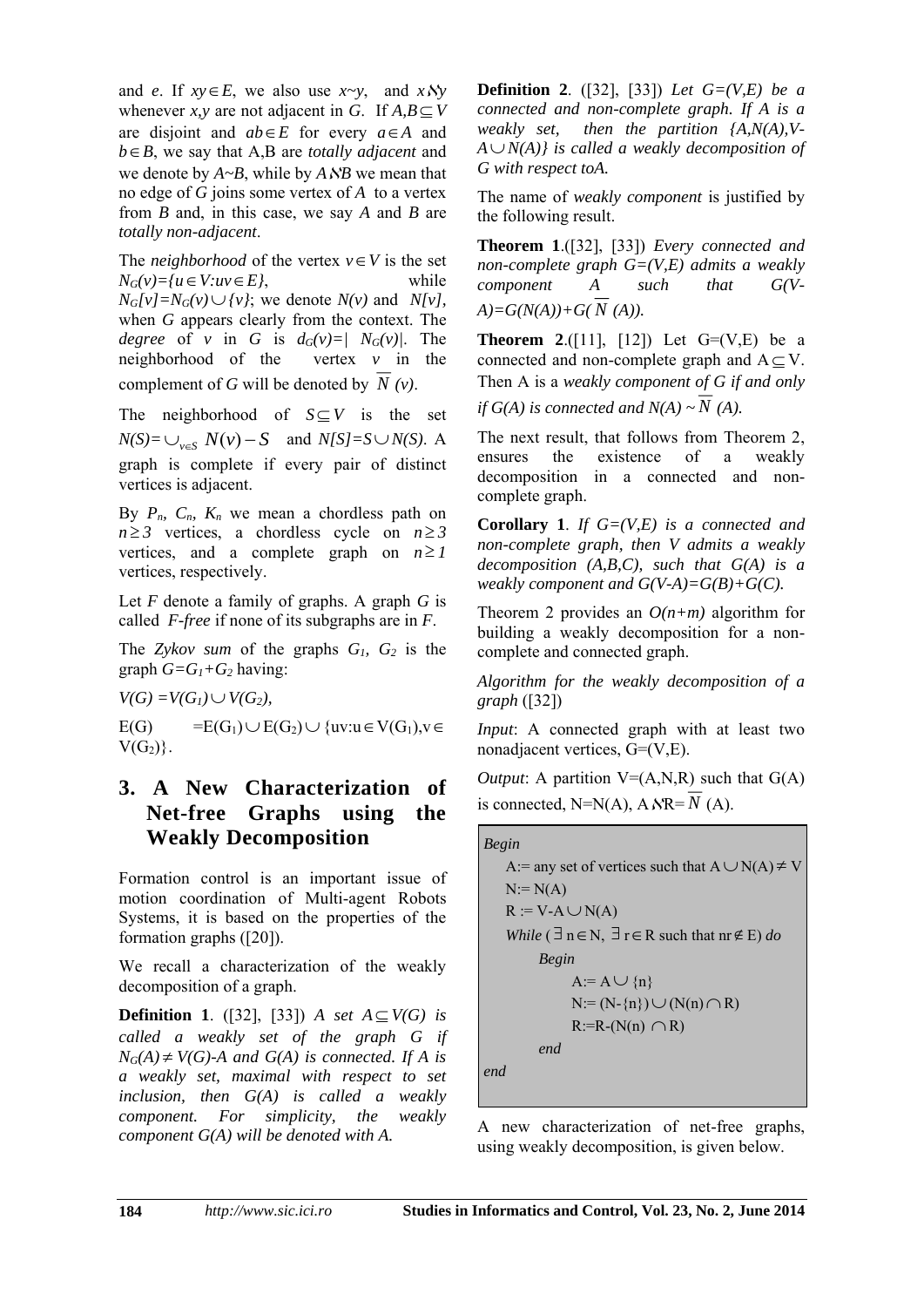**Theorem 3**. Let G=(V,E) be a connected and non-complete graph. Let (A,N,R) be a weakly decomposition with G(A) a weakly component.  $G=(V,E)$  is net-free if and only if:

i) does not exist  $P_4$  in  $G(A)$  and n in N such that n is adjacent with the middle vertices of the P4 specified;

ii) (does not exist P4, with extremities in A and the middle vertices in N) or (does not exist t in N such that his neighbours t are not in P4 specified);

iii)  $G(V-R)$ ,  $G(V-A)$  are net-free.

Proof.} Let G be net-free. Since the property of being net-free is hereditary as follows G(V-A) and  $G(V-R)$  net-free graphs, so iii) holds. If  $\exists n \in N$ ,  $\exists P_4 \subseteq G(A)$  such that n is adjacent to the middle vertices in P<sub>4</sub>, so  $\exists$  P<sub>4</sub>: a, b, c, d with a, b, c, d  $\in$  A, ab, bc, cd  $\in$  E, ac, ad, bd  $\notin$  E and n b, n c  $\in$  E, then, because N $\sim$ R, it follows that  $\forall$  r  $\in$  R: G({ a,b,c,d,n,r}) is net, a contradiction. So i) holds. If  $\exists P_4$ : ab, bc, cd with  $a, d \in A$ ,  $b, c \in N$  and  $\exists t \in N$  with ta,tb, tc, td  $\notin$  E then G({a,b,c,d,r,t}) is net  $\forall$  r  $\in$  R, a contradiction. So ii) holds.

Conversely, we suppose that i), ii), iii) hold and to show that G is net-free. From iii) it follows that  $G(A)$ ,  $G(N)$ ,  $G(R)$ ,  $G(A \cup N)$  and  $G(N)$  $\cup$ R) are net-free. Because  $G(A \cup R)$  is not connected it follows that  $G(A \cup R)$  is net-free. Suppose, however, that there is  $H=G({a,b,c,1,2,3})$  an subgraph net, with the vertices a, b, c of the degree 1, the vertices 1, 2, 3 of degree 3, and a 1, b 2, c  $3 \in E$ .

Case 1. Let  $|V(H) \cap R| = 1$ . We assume 1.1.  $V(H) \cap R = \{a\}.$  1.2.  $V(H) \cap R = \{1\}.$  1.1. From R~N it follows  $V(H) \cap N = \{1\}$ . So  $V(H)$  $\bigcap A = \{c,3,2,b\}$ . But  $G({c,3,2,b})$  is P<sub>4</sub> and 1 is adjacent with the middle vertices in  $P_4$ , thereby contradicting with i). 1.2. From R~N it follows  $V(H) \cap N = \{a,2,3\}.$  So  $V(H) \cap A = \{b,c\}.$  $P=G({b,c,2,3})$  is an P<sub>4</sub>, with extremities b, c  $\in$  A and the middle vertices 2,3  $\in$  N. For t=a we have N(t)  $\cap V(P) = \phi$ , thereby contradicting with ii). So, Case 1 holds not.

Case 2. Let  $|V(H) \cap R|=2$ . There are subcases 2.1. V(H)  $\cap$  R={a,1}; 2.2. V(H)  $\cap$  R={1,2}; 2.3. V(H)  $\cap$  R={a,2}; 2.4. V(H)  $\cap$  R={a,b}.

2.1.cannot hold because the vertices a and 1 have no common neighbors. 2.2. cannot hold because the vertices 1 and 2 not have only common neighbors. 2.3. cannot hold because

the vertices a and 2 not have only common neighbors. 2.4. cannot hold because the vertices a and b have no common neighbours.

Case 3.  $|V(H) \cap R|=3$  cannot hold because the vertices in  $\{a,1,2\}$  and in  $\{a,1,b\}$  not have only common neighbours.

Case 4. Let  $|V(H) \cap R|=4$ . Any subset  $X \subseteq V(H)$  with  $|X|=4$  has the property that its vertices are not only common neighbours, that is  $\exists v \in V-X$  such that v is adjacent some of the vertices of X, and with the rest of them, v it is not adjacent.

 $|V(H) \cap R| \in \{5,6\}$  it is not possible, because  $V(H) \cap A \neq \phi$  si  $V(H) \cap N \neq \phi$ .

Theorem 3 provides the following recognition algorithm for net-free graphs.

Algorithm Recognition

Input: A connected, non-complete graph  $G=(V,E)$ .

Output: An answer to the question: "Is G net-free"?

*Begin*

- 1.  $L_G \leftarrow \{G\}$
- 2. *while*  $L_G \neq \phi$  *do*
- 3. extract an element H in L
- 4. determine the weakly decomposition  $(A,N,R)$  with  $[A]_H$  weakly component
- 5. *if*  $(\exists P_4 \text{ in } G(A) \text{ and } \exists n \in N \text{ such that } n$ is adjacent with the middle vertices in  $P_4$ ) *then*

G is not net-free *else*

6. *if*  $((\exists P_4, \text{with the extremities in A and}$ the middle vertices in N) and (there are t in N whose neighbourhood there crosses the vertices of  $P_4$  specified)) *then* G is not net-free *else*

7. enter in L subgraphs [V-R], [V-A] 8. Return: G is net-free

9*. end*

*EndRecognition*

As Theorem 2 provides an *O(n+m)* algorithm for building a weakly decomposition for a noncomplete and connected graph and as for the recognition  $P_4$ -free in  $O(n+m)$  ([17]) time (Finding small cycles in undirected graphs in  $O(m^{1,63})$  ([1]) time), so step 5 and step 6 run in  $O(n+m^{1,63})$  time, it follows that, in total, the algorithm is run in  $O(n(n+m^{1,63}))$ .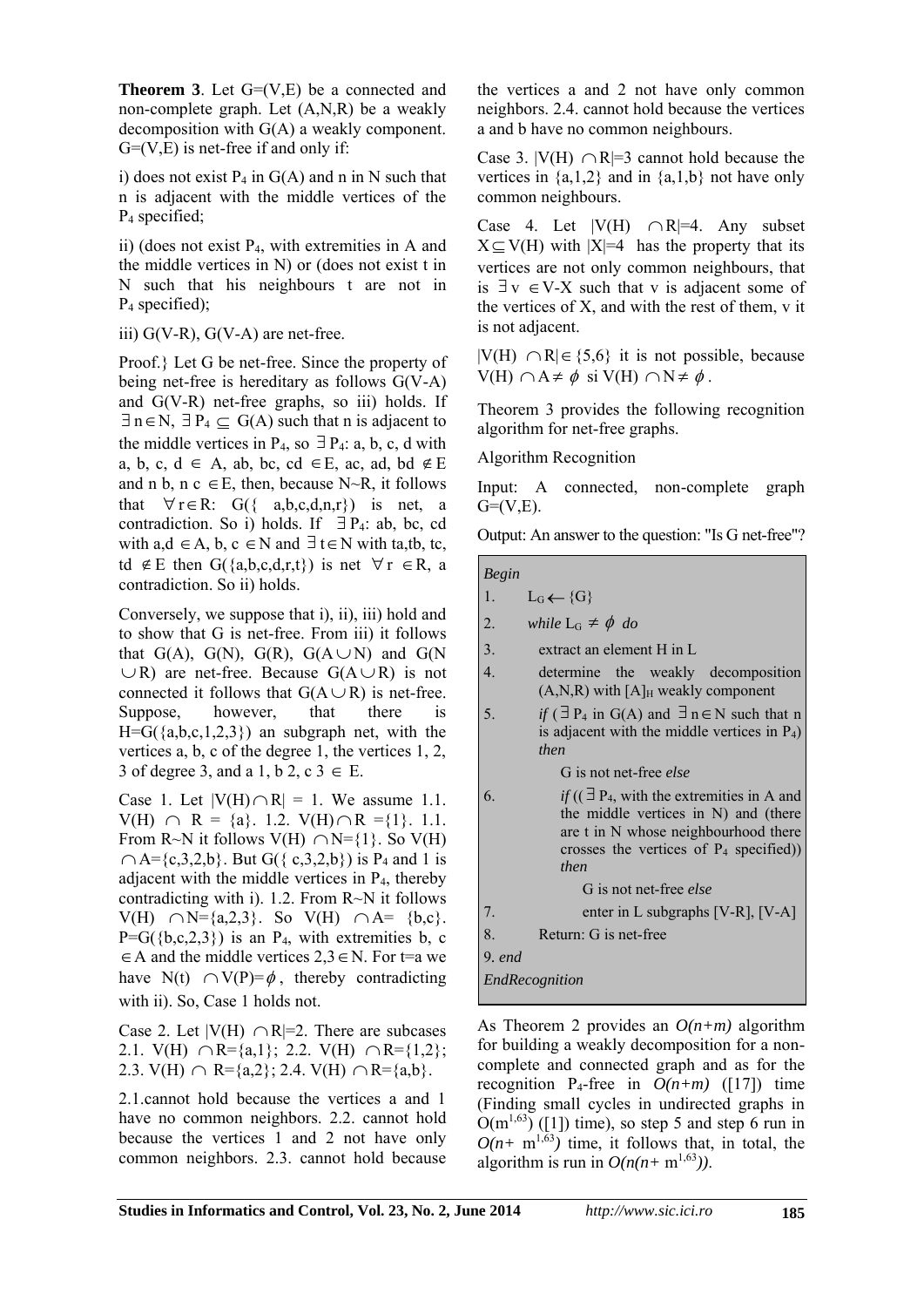### **4. Determining a Maximum Matching within a Claw-free Graph**

Software testing is an important process that helps to develop high quality software. Test data generation can be done using combinatorial optimizing techniques. ([28]).

Some interesting properties of claw-free graphs have been established in  $(2]$ ,  $[6]$ ,  $[17]$ ,  $[22]$ , [25],  $[30]$ . In  $[21]$  the authors present new algorithms for the recognition of claw-free graphs  $(O(e^{1,69}))$ . In [7] the authors mention the structure theory of claw-free graphs.

In [5] the authors consider the algorithmic problem of finding a Hamiltonian path or a Hamiltonian cycle efficiently.

In what follows we characterize the claw-free graphs and we give an algorithm for constructing a cardinal maximum matching in a claw-free graph.

A similar result is found in ([32])

**Theorem 4**. *Let G=(V,E) be a connected and non-complete graph. Let (A,N,R) a weakly decomposition with G(A) a weakly component. G=(V,E) is claw-free if and only if:*

*i*) *R* and  $N(n) \cap A$  are cliques,  $\forall n \in N$ 

*ii) G(V-R), G(V-A) are claw-free.* 

*Proof.}* Let G be a claw-free graph. From he heredity of the claw-free graphs it follows that  $G(V-A)$  and  $G(V-R)$  are claw-free graphs. If there would be  $r_1$ ,  $r_2 \in \mathbb{R}$  such that  $r_1$   $r_2 \notin E$ , because R~N,  $\forall n \in \mathbb{N}$  and  $a \in N(n) \cap A$ (N(n)  $\cap$  A  $\neq$   $\phi$ ,  $\forall$  n  $\in$  N according to his N),  $G({a, n, r, 1, r, 2})$  is isomorphic to claw.

Show of the reverse implication. We assume that there are  $\{x,a,b,c\}$  a claw with center in x. From ii) results that  $G(A \cup N)$  and  $G(N \cup R)$ are claw-free graphs. So  $x \notin A \cup R$ , that is  $x \in N$ . From i), two of the vertices a, b, c are necessarily in N, that is  $\{x, a,b,c\}$  are in  $A \cup N$ or in  $N \cup R$ , thereby contradicting with ii).

Theorem 4 leads to a recognition algorithm for a claw-free graph that shows the combinatorial structure of the graph the decomposition mode used. Because the complexity, of this algorithm is not better than the most efficient known, not present.

Sumner ([31]) and, independently, Las Vergnas ([23]) proved that every claw-free connected

graph with an even number of vertices has a perfect matching.

It is known that if G is a connected graph there is a vertex  $v \in V(G)$  such that G-v is connected.

In [29], Sumner shows that in any connected claw-free graphs one can find a pair of adjacent vertices the removal of which leaves the remaining graphs connected.

An interesting question would be to determine the connected graphs with the  $\exists Q \subset V(G)$ , Q the maximum clique in relation to inclusion so that G-Q is connected. This property is related to the existence of induced subgraphs claw. The following result.

**Theorem 5**. *Let G=(V,E) be a connected and non-complete graph. Let (A,N,R) be a weakly decomposition with G(A) a weakly component. G is claw-free if and only if for any induced subgraph H of G, H connected, there is a maximal clique Q in H such that H-Q is connected.* 

*Proof.* Let G be a connected and claw-free graph. Because the property of being claw-free is hereditary,  $\forall$  H, induced subgraph of G, H connected, H is claw-free. From Theorem 7 it follows that R is clique. Let  $Q \subseteq N$  be a maximal clique in [N]<sub>H</sub>. Then  $Q_1 = Q \cup R$  is a maximal clique in H (in N~R it follows that  $Q_1$  is clique;  $Q_1$  is maximal because  $\forall x \in V(H)-Q_1$ , we have or  $x \in A$  and  $xr \notin E(H)$ ,  $\forall r \in Q_1 \cap R$  or  $x \in N-Q$ and because Q is maximal,  $\exists y \in Q_1 \cap N$  such that  $x \ y \notin E(H)$ ). Because  $[A]_H$  is connected and  $\forall x \in N$ -Q<sub>1</sub>,  $\exists a \in A$  such that  $ax \in E(H)$ , it follows that  $H-O<sub>1</sub>$  is connected.

Show of the reverse implication. We assume that there is H isomorphic a induced claw in G,  $H = G({x,a,b,c})$ , x being the center of H. Then the maximum cliques of H are  $\{x, a\}$ ,  $\{x, b\}$ ,  $\{x,c\}$  and every one of them disconnects H.

As Edmonds ([15]) showed, a maximum matching in any graph may be found in polynomial time. Sbihi ([27]) extended this algorithm to one that computes a maximum independent set in any claw-free graph.Minty ([26]) (corrected by Nakamura, Tamura [27]) independently provided an alternative extension of Edmonds' algorithms to claw-free graphs.

Theorem 5 provides an algorithm for constructing a cardinal maximum matching in a claw-free graph.

*Input*: A connected, non-complete, claw-free graph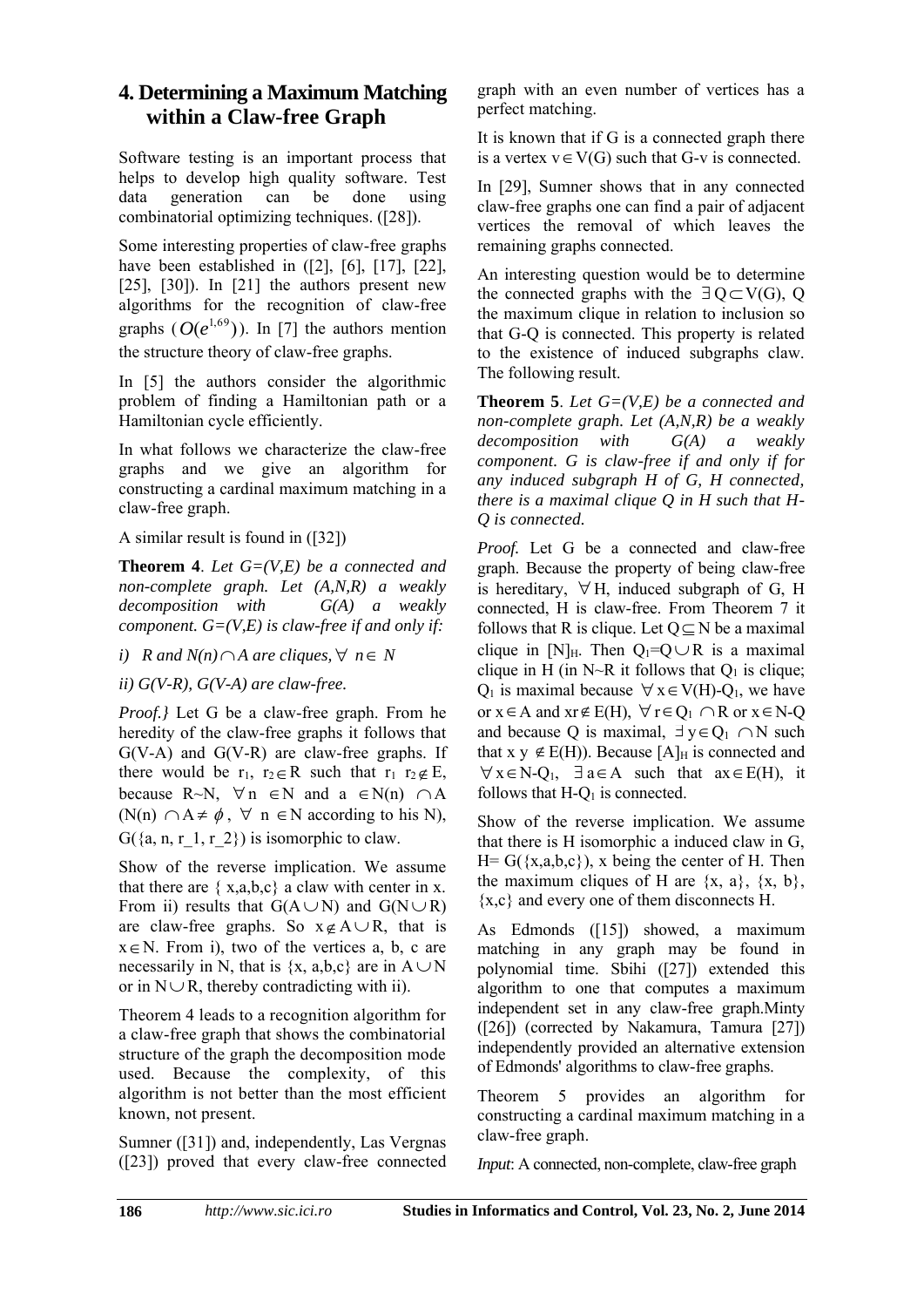$G=(V,E)$ .

*Output*: A cardinal maximum matching in G

| begin            |                                                                                       |
|------------------|---------------------------------------------------------------------------------------|
|                  | 1. $M = \phi$                                                                         |
| 2 <sub>1</sub>   | If G is complete then                                                                 |
| 3.               | Choose $\frac{ V(G) }{2}$ independent edges and<br>be $M_1$ set their                 |
| $\overline{4}$ . | <i>Return</i> M=M $\cup$ M <sub>1</sub>                                               |
| 5.               | else                                                                                  |
| 6.               | Determine a weakly decomposition<br>$(A,N,R)$ for G with $G(A)$ a weakly<br>component |
| 7.               | Determine Q, maximal clique in $G(N)$                                                 |
| 8.               | Let $Q_1 = Q \cup R$                                                                  |
| 9.               | Choose in the clique $Q_1$ , $\frac{ Q_1 }{2}$                                        |
|                  | independent set and be $M_1$ set their                                                |
| 10.              | <i>Return</i> $M = M \cup M_1$                                                        |
| 11.              | Let $X$ (the empty set or the set with the<br>only vertex in $Q_1$ )                  |
| 12.              | $G=(G-Q_1)$ $\cup$ X (connected and claw-free)<br>and back to 2                       |
| end              |                                                                                       |

Step 7 is run in  $O(n(n+m))$ *l* 

| Begin |                                       |
|-------|---------------------------------------|
| 71.   | $L_G \leftarrow \{G(N)\}\$            |
| 72.   | $Q = \phi$                            |
| 73.   | while $L_G \neq \phi$ do              |
| 74.   | extract an element H in $L_G$         |
| 75.   | determine the weakly decomposition    |
|       | $(A,N,R)$ with $[A]_H$ weakly         |
|       | component                             |
| 76.   | because $G(N)$ is claw-free, R clique |
|       | and $R \sim N$                        |
| 77.   | $Q \leftarrow Q \cup R$               |
|       | end                                   |
| End   |                                       |

As Theorem 2 provides an *O(n+m)* algorithm for building a weakly decomposition for a noncomplete and connected graph, in total, the algorithm is run in  $O(n(n(n+m)))$ .

# **5. Conclusions and Future Work**

In this paper we have given a recognition algorithm for net-free graphs and an algorithm for determining a maximum matching in clawfree graphs. Our future work is going to put forward some applications of {net,claw}-free.

## **Acknowledgment**

The current research of Mihai Talmaciu was supported by the project entitled Classes of graphs, complexity of problems and algorithms, "AR-FRBCF", 2012-2013, a Bilateral Cooperation Research Project, involving Romanian Academy, National Academy of Sciences of Belarus, Republican Foundation for Fundamental Research and "Vasile Alecsandri" University of Bacau.

### **REFERENCES**

- 1. ALON, N., R. YUSTER, U. ZWICK, **Finding and Counting Given Length Cycles**, Proc. 2nd European Symposium on Algorithms, Utrecht, The Netherlands, 1994, pp. 354-364
- 2. ASRATIAN, A. S., **Every 3-connected, Locally Connected, Claw-free Graph is Hamilton-connected**, J. Graph Theory, vol. 23, 1996, pp. 191-201.
- 3. BERGE, C. **Graphs**, Amsterdam, 1985.
- 4. BRANDSTEDTA, A., F. F. DRAGAN, **On Linear and Circular Structure of (Claw, Net)-free Graphs**, Discrete Applied Mathematics, vol. 129(23), 2003, pp. 285-303.
- 5. BRANDSTADT, A., F. F. DRAGAN, E. KOHLER, **Linear Time Algorithms for Hamiltonian Problems on (Claw, Net) free Graphs**, SIAM J. COMPUT., Vol. 30(5), 2000, pp. 1662-1677.
- 6. BROUSEK, J., **Minimal 2-connected Non-Hamiltonian Claw-free Graphs**, Discrete Math, vol. 191, 1998, pp. 57-64.
- 7. CHUDNOVSKY, M., P. SEYMOUR, **The Structure of Claw-free Graphs**, Surveys in Combinatorics, London Math. Soc. Lecture Note Ser. 327, Cambridge: Cambridge Univ. Press, 2005, pp. 153-171.
- 8. CORNEIL, D. G., S. OLARIU, L. STEWART, **A Linear Time Algorithm to Compute a Dominating Path in an AT-free Graph**, Inform. Proc. Lett. Vol. 54, 1995, pp. 253-257.
- 9. CORNEIL, D. G., S. OLARIU, L. STEWART, **Asteroidal Triple-free Graphs**, SIAM J. Discrete Math., vol. 10, 1997, pp. 399-430.